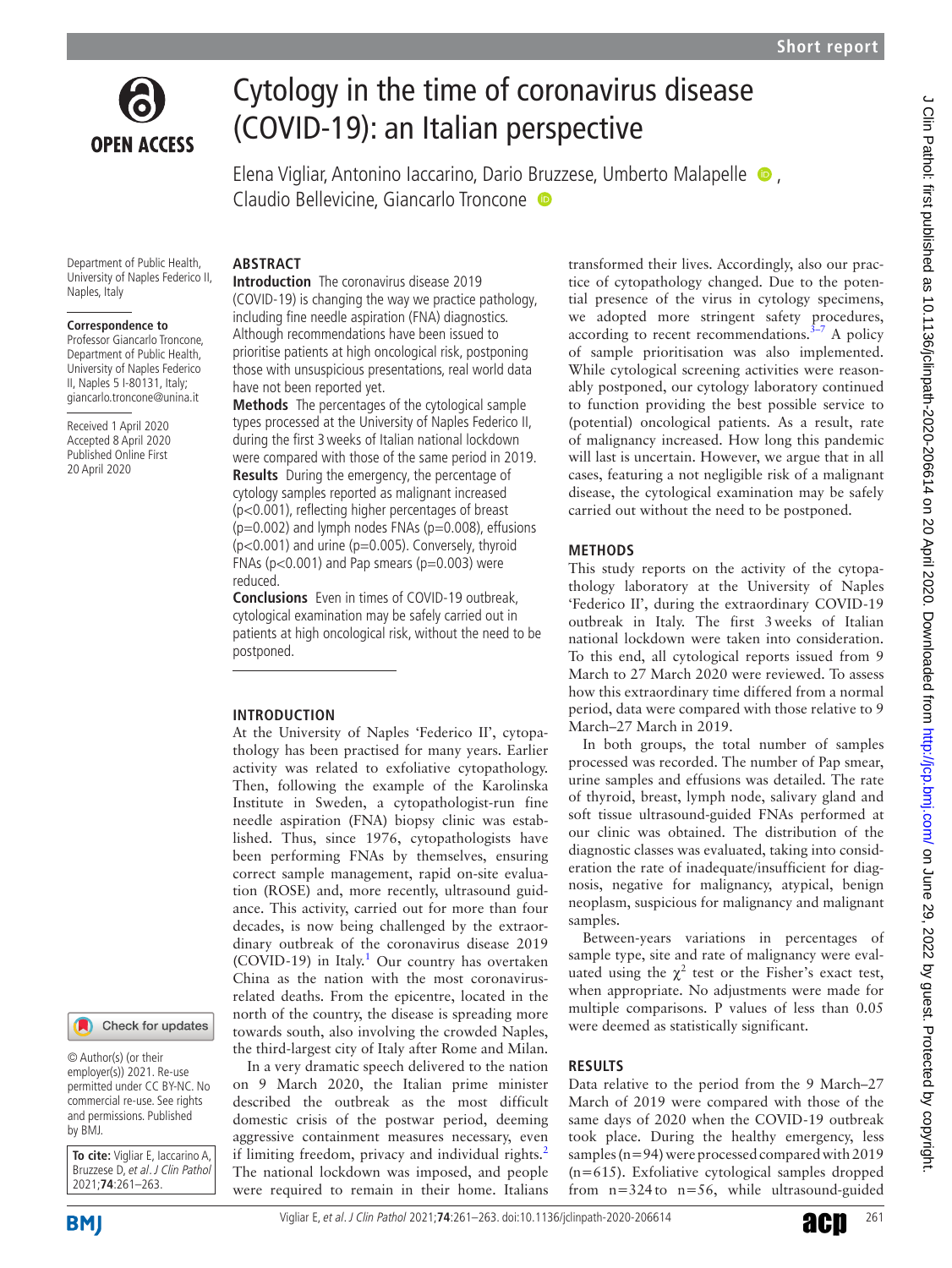

<span id="page-1-0"></span>**Figure 1** Distribution of cytological sample types during the first 3weeks of Italian national lockdown amid COVID-19 outbreak compared with data relative to the activity from the same period in 2019.

FNAs were reduced from n=291to n=38. In particular, differences were very evident when considering Pap smears (n=216, 35.1% vs n=18, 19.1%; p=0.003). Urine (n=85, 13.8% vs  $n=24$ , 25.5%;  $p=0.005$ ) and effusion ( $n=23$ , 3.7% vs  $n=14$ , 14.9%; p<0.001) also differed among the two groups. The number of thyroid FNAs was greatly reduced  $(p<0.001)$  dropping from  $n=229$  (37.2%) to  $n=12$  (12.8%). A relative increase in breast (n=23, 3.7% to n=11, 11.7%; p=0.002) and in lymph nodes FNAs  $(n=16, 2.6\%$  to=8, 8.5%, p=0.008) was also evident; less marked was the variation in salivary gland  $(n=18,$ 2.9% to  $n=6, 6.4\%$ ;  $p=0.116$ ) and soft tissue FNAs ( $n=5, 0.8\%$ ) to  $n=1$ , 1.1%;  $p=0.575$ ) ([figure](#page-1-0) 1).

As far as the diagnostic category distribution is concerned, inadequate/insufficient for diagnosis samples were n=52 (8 %) in 2019 and n=10 (11%) in 2020 (p=0.616). Negative for malignancy were  $n=458$  (75%) in 2019 and  $n=61$  (65%) in 2020 (p=0.067); atypical cases were n=52 (8%) in 2019 and  $n=5$  (5%) in 2020 (p=0.402); neoplastic, benign neoplasms were  $n=13$  (2%) in 2019 and  $n=4$  (4%) in 2020 ( $p=0.264$ ). Suspicious for malignancy were  $n=10$  (2%) in 2019 and none in 2020 (p=0.374); malignant cases were n=30 (5%) in 2019 and n=14 (15%) in 2020. This latter difference was statistically significant (p<0.001). Data are summarised in [figure](#page-1-1) 2.

## **Discussion**

The COVID-19 emergency forced in Italy the major healthcare institutions to revisit their organisation and practices. While research and laboratory activities were suspended and administrative staff were allowed to work from home, our hospital management recommended to limit, as much as possible, outpatient visit, rescheduling clinic appointments that were not urgent ([figure](#page-1-2) 3). Thus, the priority of periodic cervical cancer screening



<span id="page-1-1"></span>**Figure 2** Distribution of the diagnostic classes relative to cytological samples processed during the first 3weeks of Italian national lockdown amid COVID-19 outbreak compared with data relative to the activity from the same period in 2019.



<span id="page-1-2"></span>**Figure 3** Patients prioritisation in cytopathologist-run FNA clinic. In patients at low oncological risk (ie, unsuspicious thyroid nodules), FNAs are postponed or performed only after the clinicians confirmed its opportunity. In patients at higher oncological risk (ie, breast lumps, lymph nodes enlargement), FNAs are performed as usual. To identify patients with COVID-19 symptoms, a telephone triage is performed. FNA, fine needle aspiration.

decreased and, compared with March 2019, the reduction of the Pap smears was marked  $(p=0.003)$ .

Similarly, in patients at low oncological risk, such as those with unsuspicious thyroid nodules, FNA was postponed or performed only after the clinicians, including the general practitioners, confirmed its opportunity ([figure](#page-1-2) 3). Relative increases were evident for enlarged lymph nodes  $(p=0.008)$  and breast lumps (p=0.002). Considering the higher oncological risk, in these cases, FNAs were directly performed; patients were contacted by telephone the day before the FNA procedure to triage the presence of COVID-19 symptoms [\(figure](#page-1-2) 3). Salivary gland ( $p=0.116$ ) and soft tissue ( $p=0.575$ ) FNAs relatively increased only slightly. In contrast to Pap smears reduction, a relative increase was observed for both effusions  $(p<0.001)$  and urine  $(p=0.005)$ , which is conceivable since these specimens are usually collected from symptomatic or oncological patients during follow-up.

The safety issues recently described by Pambuccian in a detailed review on the implication of the COVID-19 pandemic for cytopathology laboratories were carefully addressed. <sup>[8](#page-2-3)</sup> In many aspects our practice was revised to comply, as closely as possible, with the laboratory biosafety guidelines.<sup>3-7 9-11</sup> Briefly, the FNA clinic used to be daily now runs on a weekly basis. This allows accurate disinfection and sterilisation and nurse rotation. Working in pairs, cytopathologists are faster, thus limiting the time spent in the clinic by each patient. Staff wear personal protective masks with a filter respirator and face shields to protect the eyes. As a general rule, smears are ethanol fixed to avoid that fluid and tissue materials obtained by FNA, expelled onto slides and allowed to dry, generated aerosols and droplets; these latter might contain viable and transmissible viruses. Lymph nodes smears are still air-dried as ROSE is needed to triage for flow cytometry or cell-block preparation. Safety procedures are also mandatory in laboratory when processing body fluids. These should be received, instead than fresh, ethanol fixed to ensure adequate virus inactivation. Finally, our informed consent form was changed to allow the possibility for the patient to receive the final diagnostic report by email.

In conclusion, here we report that, despite a drastic reduction in the number of the patient samples, sample prioritisation policy led our activity to yield a significant increase in the percentage of malignant cases diagnosed by cytological means (p<0.001). Despite the challenges of the COVID-19 extraordinary